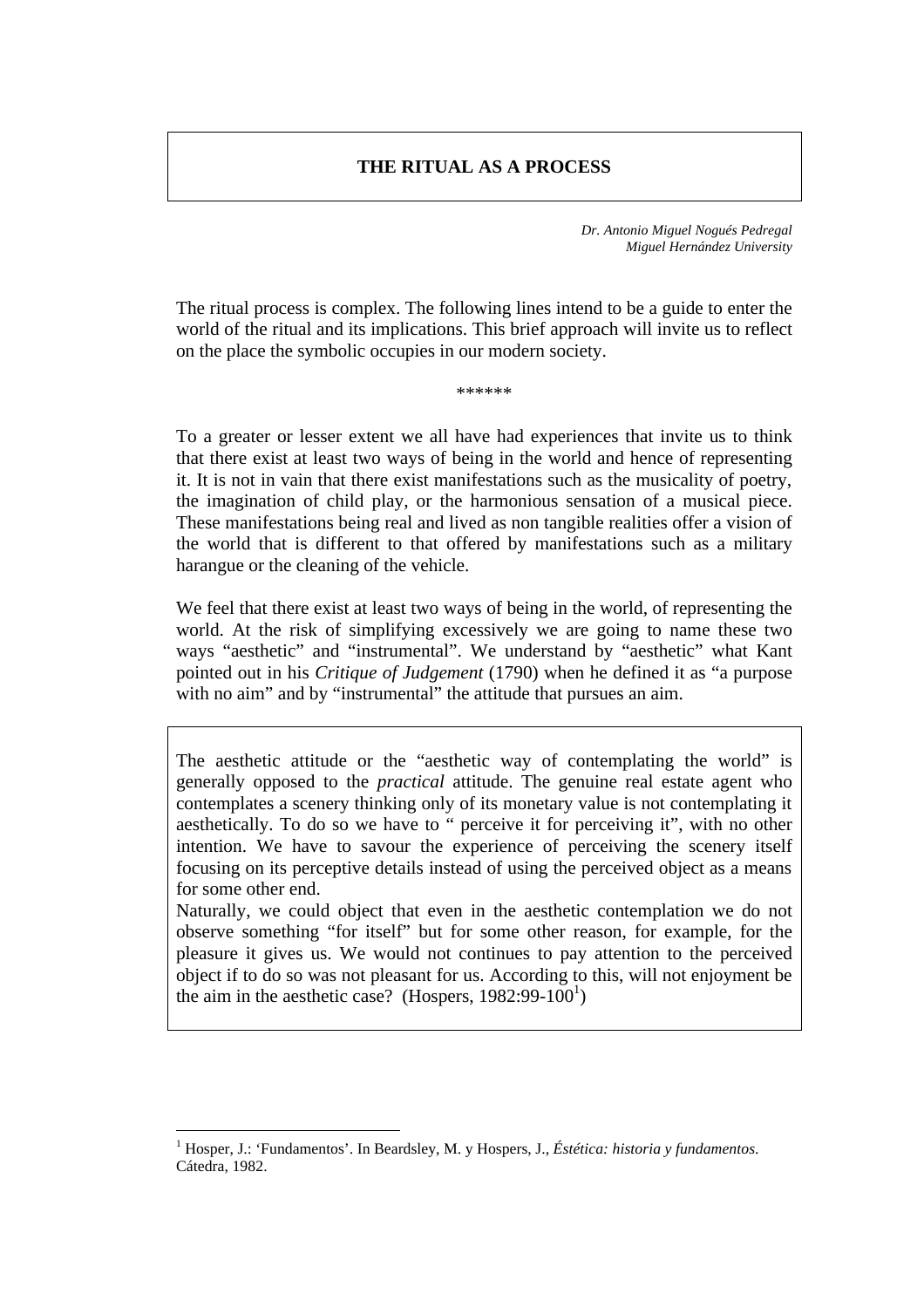Each of these ways of *being in* and *representing* the world responds to two different ways of thought, that is, two ways of understanding and explaining the relations between the elements that form everyday life.

When based on one of those two ways we understand life as a transcendent reality, that is, as alien to the creative and modifying capacity of the human being, as different to its most immediate reality –the *natural* one- we name this way "religious", and the reality which it refers to as "sacred". At the same time we name "rational" the way of thought that understands and explains reality **from** and **in** the human dimension (not transcendent), and we name that reality "profane".

As these two ways of understanding and explaining life are not exclusive, that is, they are not contrary but complementary, the different cultures have developed **cultural expressions** that manifest not only the coexistence of both, but also the necessary juxtaposition of the realities to which they make reference: the sacred and the profane.

Amongst these cultural expressions, the sacrifice appears as a means for the communication between the profane and the sacred by means of a victim (Hubert and Mauss, 1899) and, following our approach, as an affirmation of the necessary juxtaposition of realities.

These cultural expressions take the form which in anthropology we call **ritual**.

#### **IMPORTANT**

Although rituals predominate in the sphere of the sacred most of the ones we perform in our western culture are of a secular character.

It would be more precise to point out that the way of understanding we have called "religious" is the one that manifests itself through the ritual. From this perspective the sacred is the transcendent reality that man experiments and that is accomplished by means of the ritual.

Lévi-Strauss (*The Savage Mind*, 1962) underlines that the sacrificial rite establishes a relation between two polar terms in which at the starting point (sacred-profane) there exists no relation whatsoever. The sacrifice, the sacrificial rite achieves the binding of both polar terms through a series of successive identifications that give sense to the process itself.

The **ritual** is then the form that the cultural expression takes that manifests the juxtaposition of those two realities we have named sacred and profane.

 $\Rightarrow$  An event, act, or action that is repeated regularly.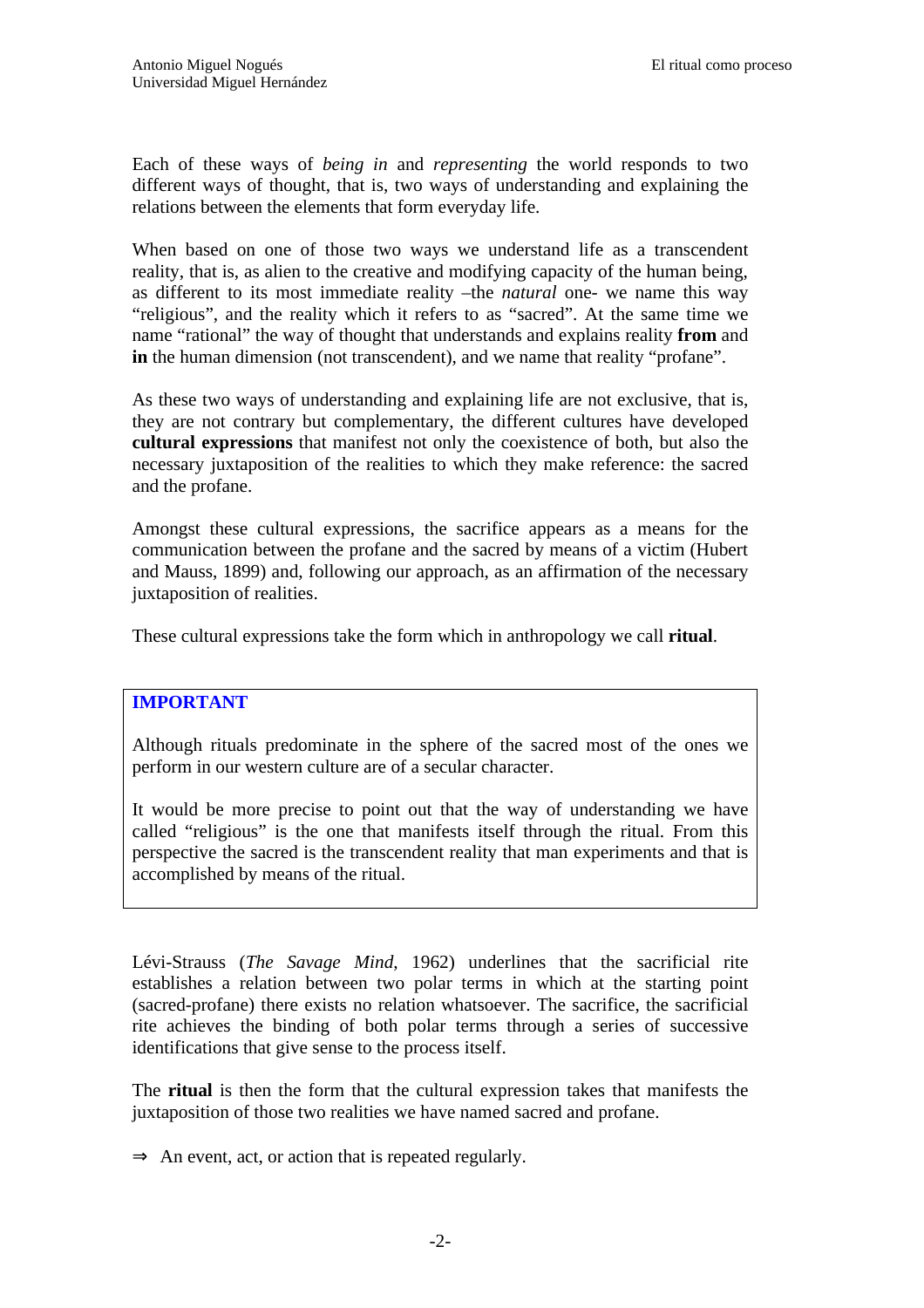- $\Rightarrow$  It responds to a context, that is, it is done every time the circumstances that produce it are repeated.
- $\Rightarrow$  It shows a relation with the supernatural.
- $\Rightarrow$  Particularly elaborated by distinctive acts or operations: trance, sacrifice, transubstantiation, metamorphosis...
- $\Rightarrow$  Rigidity in the forms.
- $\Rightarrow$  It has a determined sequence and it is known by all participants.
- $\Rightarrow$  It has a sense that is accepted by the group and is coherent with the implementation.
- $\Rightarrow$  It produces a change of nature (ontological)
- $\Rightarrow$  It is sanctioned by tradition.

The central criterion is the formality (Moore and Myerhoff, cit. Cruces, 1999:515 $^2$ ) and the traditionalising virtue that communicates to the actors the social and cultural perpetuation of the group. Six **formal** characteristics of the ritual moment:

- 1. repetition (of occasion, content, and form).
- 2. actuation (in the theatrical sense of playing a role).
- 3. stylization (or extraordinary character of the behaviour).
- 4. order, sequence.
- 5. presentational and evocative style (provoking a certain mental state).
- 6. group dimension.

# **IMPORTANT**

 $\overline{a}$ 

The rite is inscribed in such manifestations and is generally the principal (peak, central) moment around which the ceremonial display is organised, which can be then named as **ritual**.

To sum up, the ritual is "the staging of more or less invariable sequences of formal acts and speech that are not coded by the participants".  $(Rappaport<sup>3</sup>)$ ,

Although it would be important to distinguish it from other manifestations with symbolic meaning such as festivities, ceremonies, or celebrations, the notion of ritual has extended like an "oil stain" (García, 1999:505<sup>4</sup>) until it means the

<sup>2</sup> Cruces Villalobos, F.: 'La problemática del concepto de ritual en el estudio de las sociedades contemporáneas'. En S. Rodríguez Becerra (Coord.), *Religión y Cultura*. Junta de Andalucía/Fundación Machado, 1999:513-528.

<sup>&</sup>lt;sup>3</sup> "The performance of more or less invarient sequences of formal acts and utterances not encoded by the performers". Cit. en Boissevain, 'Tourism as Anti-Structure', Euromed Working Paper (43), 1986:3.

<sup>4</sup> . García García, J.L.: "La religión como sistema público: conocimientos, creencias y prácticas". En S. Rodríguez (Coord.), *Religión y Cultura*. Junta de Andalucía/Fundación Machado, 1999:501- 512.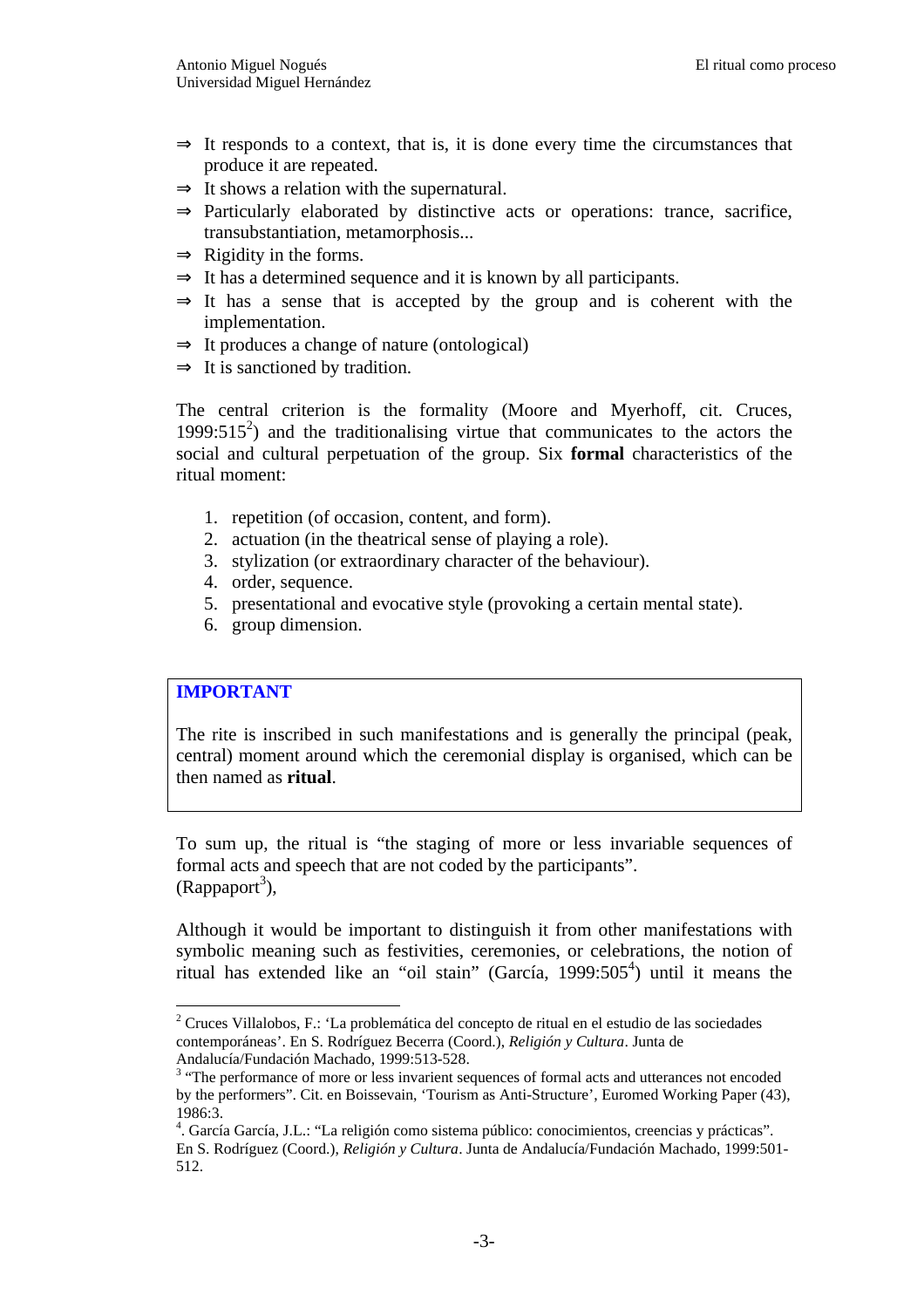"formalised ways of behaviour in which the members of a group or community participate regularly (Giddens<sup>5</sup>)

Although already in the descriptions of the XIX century the category "ritual" appears as a refuge term for those stereotyped and recurrent behaviours in which the relation means-ends is not explicit nor obeys a clear instrumental rationality. (Cruces,  $1999:514$ <sup>6</sup>)

# **IMPORTANT**

Ritual is thus a term that refers to the aesthetic dimension as a way of understanding and explaining a reality that although it is transcendent it does not belong to the world of the supernatural, to the world of which we properly qualify as "sacred".

Hence, in the **plane of the profane reality**, but in its aesthetic dimension, we call "ritual" the process by means of which two periods are binded.

We understand by "period" a lapse of time that has a natural or culturally determined duration and that in any case has a cultural sense of its own. Thus, for example, although the seasons are realities determined by nature, each culture gives them a different meaning.

The binding offered by the ritual manifests the continuity of the group in time and hence it embodies the historic sense of life in community.

We could declare that the ritual is a process that structures daily life. By means of the ritual the necessary meaning is generated so that the sequence of moments that form the daily reality does not appear as strange, brazen.

#### **IMPORTANT**

The ritual offers a cultural logic to the whole of moments that mark the social life, the mere existence of the group. Hence its importance.

In this way the ritual has a principal functionality: **to manifest the coherence of the group and individual events.**

If we take the existence of an end as the reason of being of the ritual act, then to analyse this instrumentality and to understand the "process" we must take into account the relation that we intend to establish between both periods.. In a way,

6 Cruces Villalobos, F.: 'La problemática del concepto de ritual en el estudio de las sociedades contemporáneas'. En S. Rodríguez Becerra (Coord.), *Religión y Cultura*. Junta de Andalucía/Fundación Machado, 1999:513-528.

<sup>5</sup> A. Giddens, *Sociología*, Alianza Editorial, Madrid, 1998:738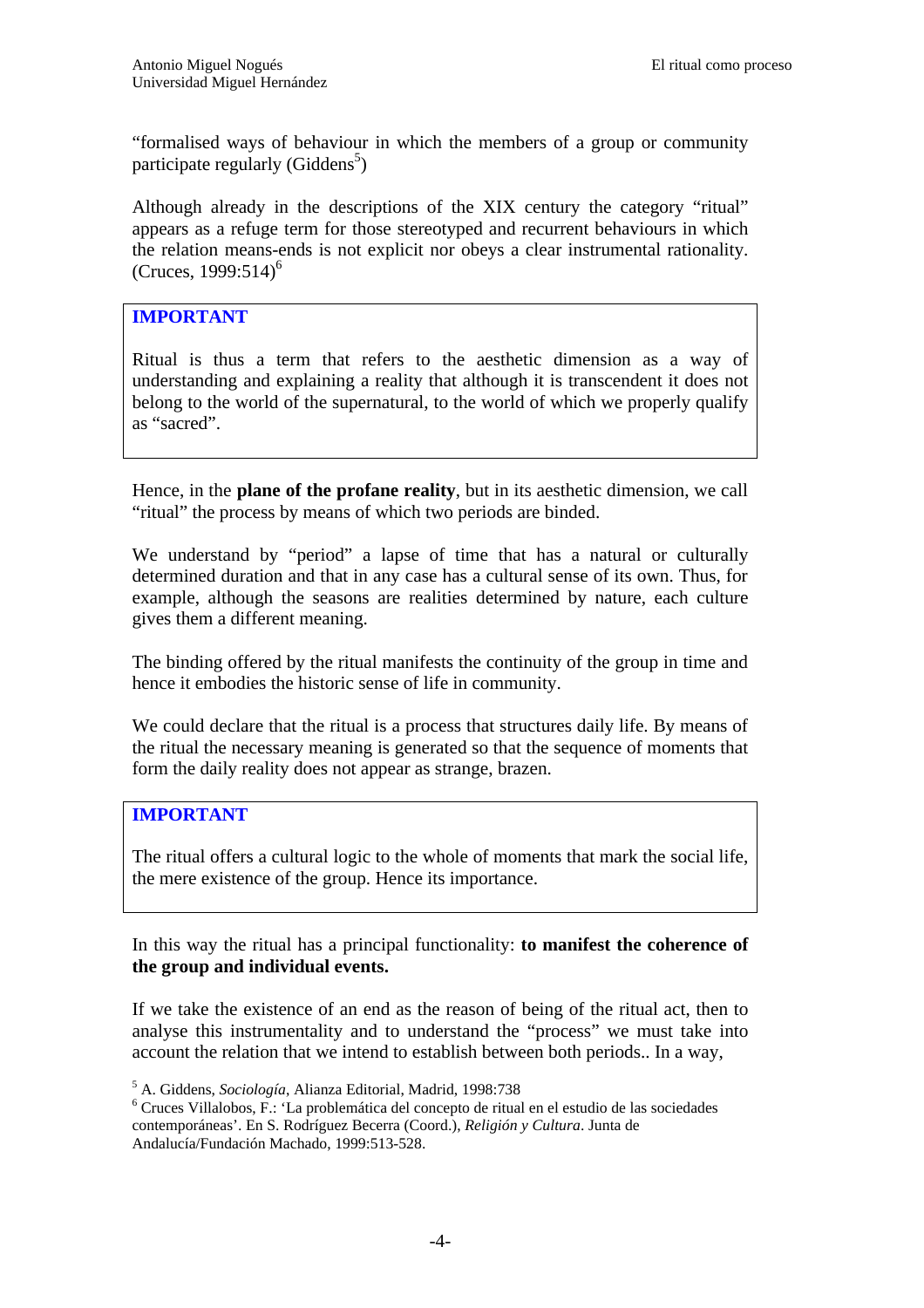the "ritual" is like a grammar that through successive identifications gives sense to the process in itself and explains the connection between the periods (Lévi-Strauss, *The Savage Mind*, 1962).

Thus, different types of "processes" will appear that are more or less elaborated, depending on the nature of the relation that we want to establish culturally.

Because above all the "ritual" is a means of communication and influence.

- 1) By means of the "process" we **communicate** with:
	- a. the supernatural world: liturgical celebration, ceremonies...
	- b. the social and cultural environment: festivity, play...
- 2) By means of the "process" we **influence** the occurrence of events:
	- a. magic.
	- b. pleas, promises...
	- c. revolution.
	- d. votes.

Magic: consists in shared knowledge, beliefs, and practices, even initiatory, born of the need to act on the impersonal forces to manipulate or to captivate them in order to make use of them (Mauss, 1902).

Pleas, promises...: in the sphere of "religion" we also try to influence supernatural beings so that they act in a beneficial way.

Revolution: the revolutionary process acts directly on the social and political order and consequently conditions the development of events.

Elections: a political ritual that around the rite of the introduction of the ballot paper in the ballot box trusts in the value of the vote and the possibility of change.

#### **Functions**

- $\Rightarrow$  They unite and separate individuals
- $\Rightarrow$  They give social identity
- $\Rightarrow$  They solve conflicts
- $\Rightarrow$  They produce conflicts
- $\Rightarrow$  They mark ages
- $\Rightarrow$  They distinguish genders
- $\Rightarrow$  They construct social spaces and times
- $\Rightarrow$  They mark territories
- $\Rightarrow$  They express traditional values
- $\Rightarrow$  They promote changes

That is... there are hardly any aspects of social life left that are not affected by the ritual.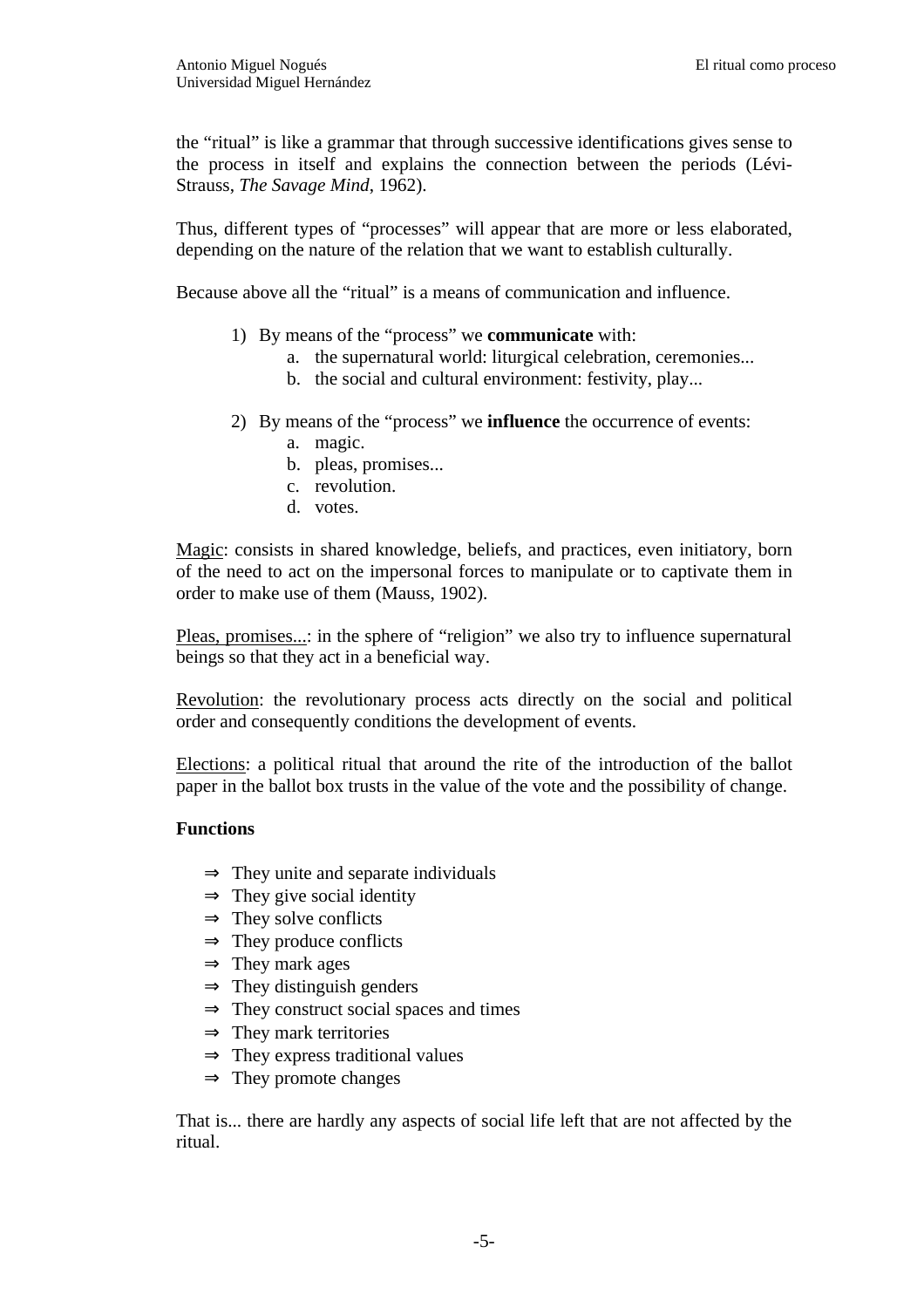What is interesting is to see to what extent the celebration of a "ritual" obtains an enhancement or weakening of the consequence that is **attributed** to the rituals, different to what, for example, is achieved by daily coexistence.

The question we must answer is: what has the "process" that does not have a good talk after a meal, for example, when diminishing family tensions.

For this purpose it may be more convenient to work on the process character of the ritual than on the actions that compose the "ritual" and to emphasise the ritual time, not as a time in which the sacred is manifested, but as a time different to the ordinary, in which the rules of the everyday life are not in force: festivity time.

Both times (sacred and festivity) are similar in appearance as both break the everyday structure but **we must not mistake them**.

The symbolic time symbolises the ritual repetition of the creative act of the gods. It is the time of the origin (*in illo tempore*) and the participants become contemporaneous of the mythic event (M. Eliade).

On the other hand, the festivity time (profane) is a moment that breaks the everyday life and in which the community manifests itself through the aesthetic and emotional action.

In this context of festivity time, the value of the ritual as a process lies in that it is a moment (space-time) in which the symbolic is manifested in secular contexts.

Let us analyse some of the most known types of rituals:

#### **Rites of passage** or **life cycles.**

The rites of passage (Van Gennep: "are the rites that accompany any change of place, state, social position, age") have a simple structure that succeeds according to a universal logic: separation, liminality (*no man´s land*), aggregation.

The first phase (of separation) comprises the symbolic behaviour by which is expressed the separation of the individual or group, either from a previous fixed point in the social structure, or from a set of cultural conditions, or from both.

During the intermediate *liminal* period (from *limen* "threshold") the characteristics of the ritual subject are ambiguous as it crosses a cultural environment that has little or none of the attributes of the past or future state.

In the third phase (reaggregation or reincorporation) the step is performed. The ritual subject, be it individual or collective, is again in a relatively stable state, and because of this it has rights and obligations.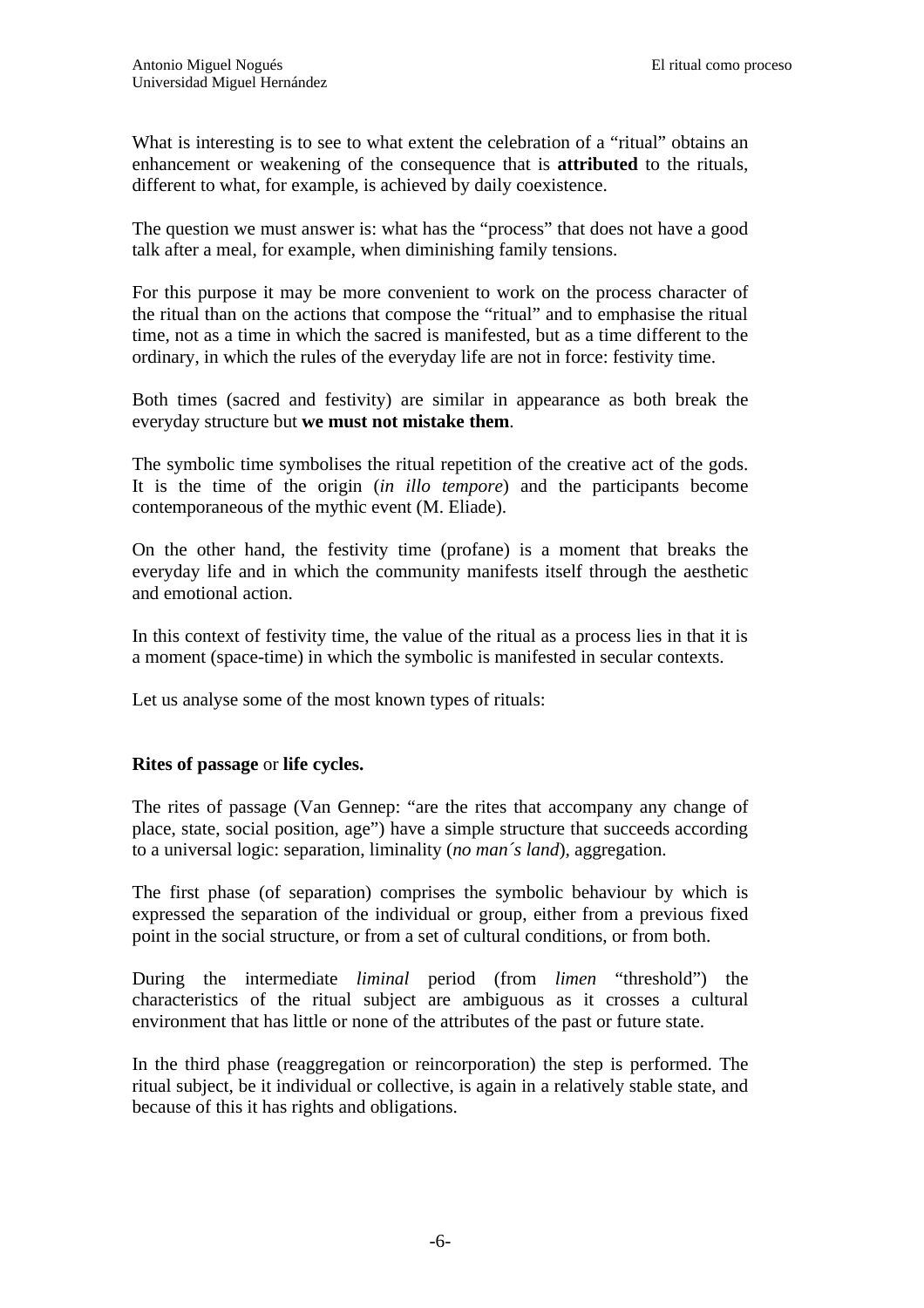During each of the three phases a series of procedures (rituals) are performed that produce transmutations, because the rituals perform a change  $\Rightarrow$  they manufacture new persons and/or different contexts. For example, matrimony means a change of status, while the decease implies a change of régime that is both ontological and social.

The attributes of liminality and consequently of liminal persons are necessarily ambiguous. People escape from the system of classification that normally places us in a certain situation or position in the cultural space.

Liminal beings are not in one place or another; they do not have status, property, distinctions, clothing that indicates their rank or position in a system of kinship; to sum up, nothing that distinguishes them from the rest of the neophytes or initiates. A peer amongst peers.

As a general rule, an intense comradeship and equalitarianism develops amongst neophytes, and the secular distinctions of position and status disappear or end up becoming homogeneous => a modality of social relation: *communitas*.

A model of human interaction that arises in a recognisable way during the liminal period is that of the society as a community, or even communion, without structure or rudimentarily structured and relatively undifferentiated of equal individuals who submit themselves to the generic authority of the elderly who control the ritual.

Through that situation of liminality, in the *communitas* the due recognition is given to an essential and generic human bond, without which *no* society could exist.

The *communitas* is opposed to the legal-political character of the structure; in this sense it is anti-structural.

"Furthermore, the structure normally has a character that is pragmatic and of this world, whilst the communitas is often speculative and generates philosophical images and ideas.."(Turner, 1980:139)

"The spontaneous *communitas* is surrounded by something "magical". From a subjective point of view it communicates the sensation of an unlimited power, but this untransformed power cannot be applied directly to the organisational details of the social existence and does not create a substitute for lucid thought nor for sustained will. On the other hand, the structural action does not take long in becoming arid and mechanical if those who participate in it do not submerge themselves periodically in the regenerating abyss of the *communitas*." (Turner, 1980:145)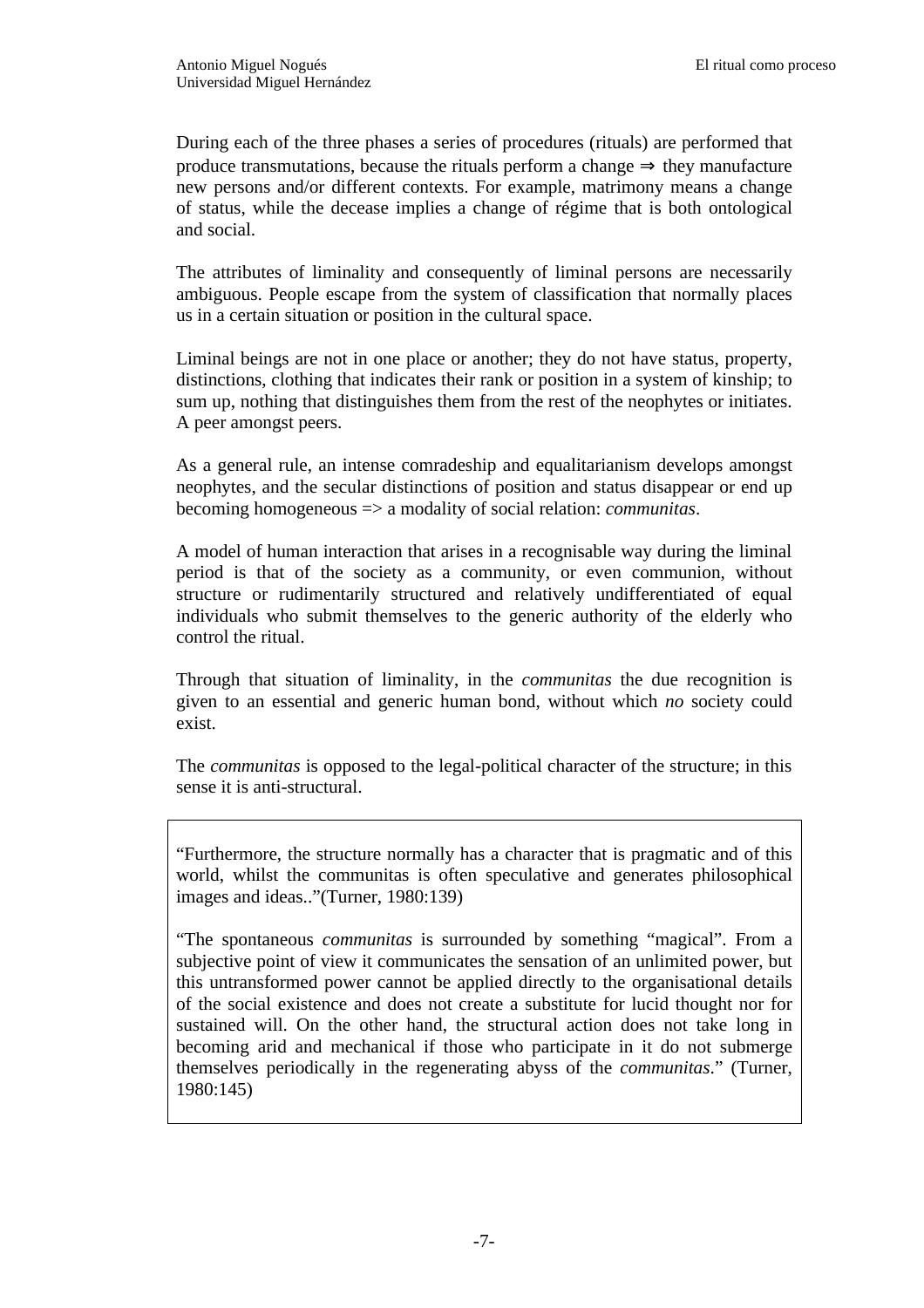That anti-structural attitude is very similar to that ludic modality that R. Caillois names *ilinx*: "I call *ilinx* –from the Greek name whirl of water- all attempt to destroy for an instant the stability of perception and of causing the lucid conscience a kind of voluptuous panic". (Cit. en Mandly, 1989:27 $^7$ )

In a later work (Turner and Turner,  $1978<sup>8</sup>$ ) distinguished between liminal situations and liminoid situations. The first are obligatory and appear mainly in religious contexts. The second are optional and characteristic of secular spheres, such as those that are predominant in our modern society, for example, leisure time. This difference allows us to apply his approach to the explanation of secular phenomena, as it explains the *licentious* behaviours due to the anti-structuralism that also possesses the liminoid time.

## **INTERESTING REFLECTION**

It is not strange that westerners feel touched and dispirited in the face of certain painful rituals of puberty. But the system with which they substitute them may not have a clear advantage as for eliminating the pain and suffering. The passing from child to adult in advanced industrial societies is not marked by any ritual. Nobody can be sure of when adult age begins. Consequently, young boys or girls must go through a prolonged period of stress –known as adolescence- that is marked by high rates of accidents, suicides, and by the existence of an anti-social behaviour. Which of the systems is more cruel) (M. Harris, 614)

#### **Seasonal rites**

The cyclic rites make reference to the agricultural productive cycle and they manifest themselves through celebrations of a community character: carnivals, New Year's Day...

### **Occasional rites**

Individual life: military service, graduation...

\_\_\_\_\_\_\_\_\_\_\_\_\_\_\_\_\_\_\_

Family life: celebrations, ceremonies... During these rituals the person sees how the group offers him/her a collective scenery.

Collective life: draught, war, plague... In these the individual is called upon as a social actor

<sup>&</sup>lt;sup>7</sup> Mandly Robles, A.: 'Andalucía: el valor de lo sagrado como cualidad estética'. En VV.AA., *La Religiosidad Popular: Antropología e Historia*. Anthropos/Fundación Machado, 1989:215-230.

<sup>8</sup> Turner, V.W. y Turner, E.: *Image and Pilgrimage in Christian Culture: Anthropological Perspectives*. Basil Blackwell, 1978.